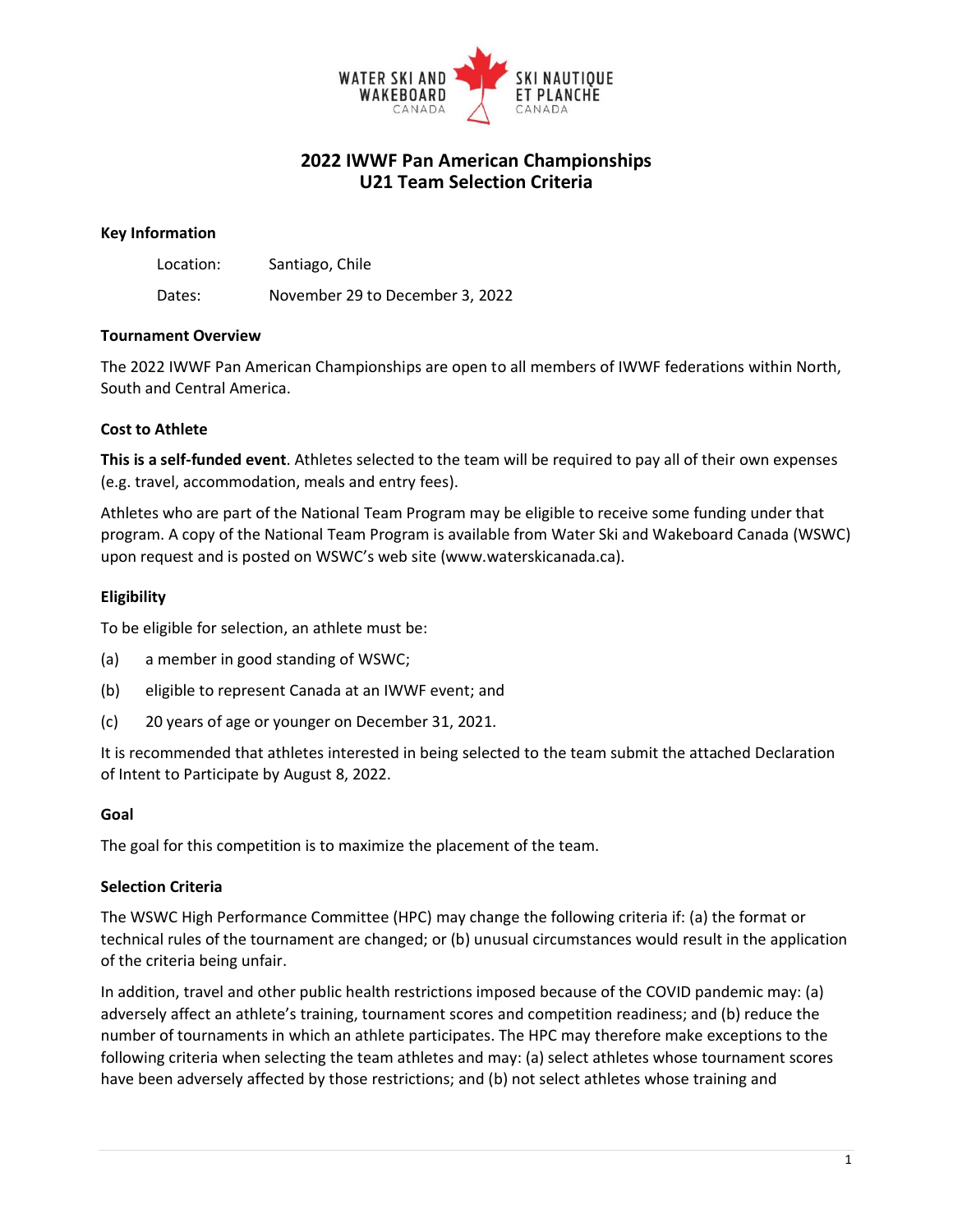

competition readiness have been adversely affected by those restrictions. That may result in an athlete with the highest tournament scores not being selected.

At the Championships, team scores will be calculated using the three highest overall scores in each event of the four athletes named by each country for purposes of determining the team score.

# *Event Selection Scores*

The average of each athlete's three best event scores from three tournaments the results from which qualify for the IWWF's World Ranking Lists during the period from January 1, 2021 to September 26, 2022 will be calculated. Each score must be from a separate tournament and a different site. In addition, the three scores must be one of the combinations from the three eligibility periods set out in the following table.

| <b>Eligibility Period 1</b><br>June 28 to September 26, 2022 | <b>Eligibility Period 2</b><br>January 1 to June 27, 2022 | <b>Eligibility Period 3</b><br>January 1 to December 31, 2021 |
|--------------------------------------------------------------|-----------------------------------------------------------|---------------------------------------------------------------|
| 3 scores                                                     | 0 scores                                                  | 0 scores                                                      |
| 2 scores                                                     | 1 score                                                   | 0 scores                                                      |
| 2 scores                                                     | 0 scores                                                  | 1 score                                                       |
| 1 score                                                      | 2 scores                                                  | 0 scores                                                      |
| 1 score                                                      | 1 score                                                   | 1 score                                                       |

Each athlete's three score average in each event will be converted to overall points using the IWWF overall formulas set out below to determine the athlete's Event Selection Score in that event.

The 1,000 point score to be used for each event in the overall formulas will be the average of the scores of the top three athletes in each event listed on the IWWF World Ranking List whose scores the HPC anticipates will be used in determining the other countries' team scores at the Championships. Those average scores will be set out in the Benchmark Score table below. The HPC may change the Benchmark Scores if the athletes from the other participating countries who enter the Championships are different from the athletes the HPC anticipates. When the Benchmark Scores are determined (and if any scores are later changed), the Benchmark Score table below will be updated and a revised 2022 IWWF Pan American Championships U21 Team Selection Criteria will be posted on WSWC's website.

#### *Selection Parameters*

The following parameters will be used to select four athletes for the U21 Team:

- (a) there may be no more than three athletes of one gender;
- (b) the third highest Event Selection Score of the previously selected athletes will be used to determine if another athlete's Event Selection Score can improve the team score;
- (c) the HPC may select an athlete to provide a backup score even if:
	- (i) that athlete's Event Selection Score is lower; and
	- (ii) another unselected athlete's Event Selection Score is higher;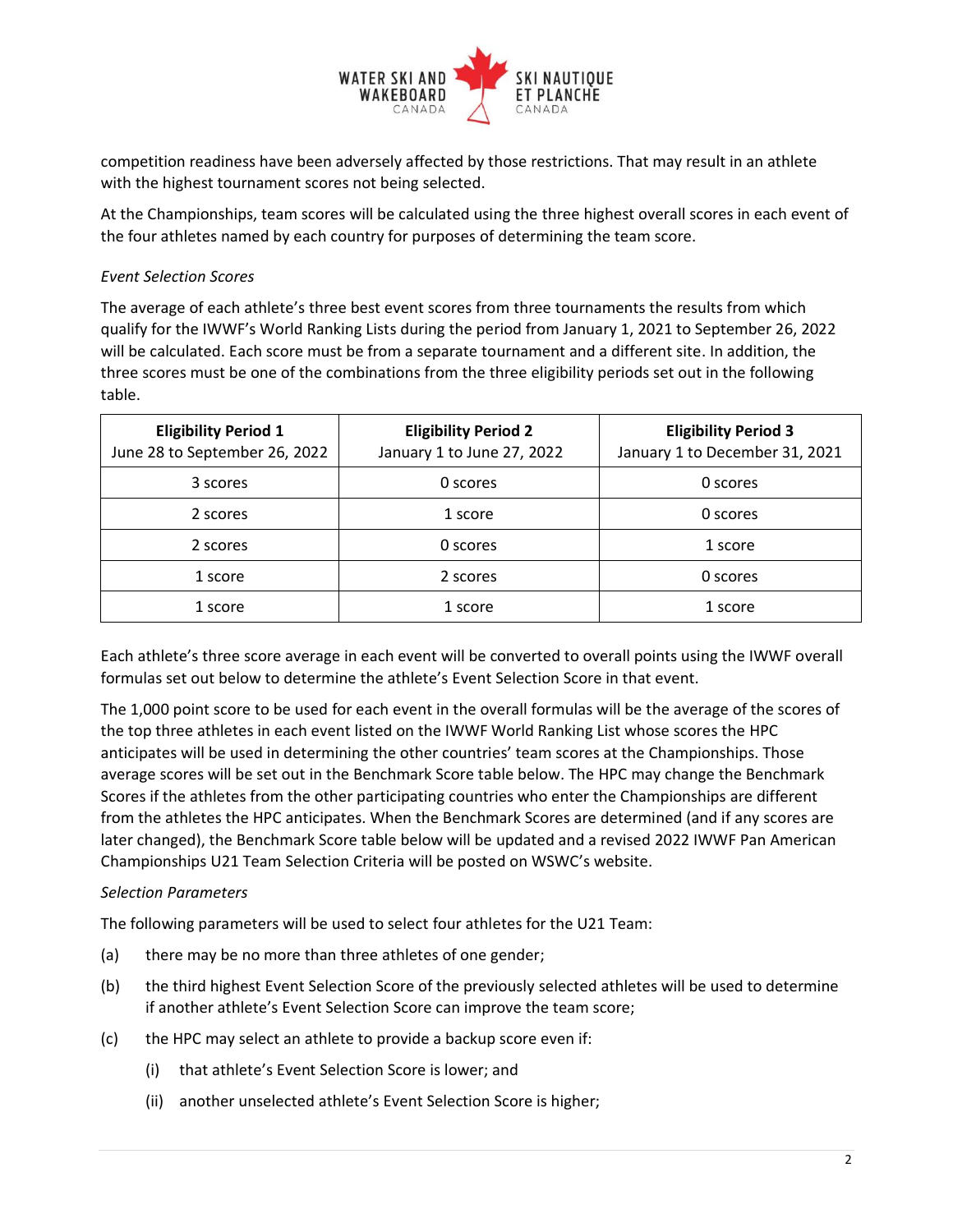

than the third highest Event Selection Score of the previously selected athletes.

### *Selection of Alternates*

The HPC may name up to two alternates to the four athletes selected to the team based on the selection parameters above. The alternates may be selected at the time the four athletes are selected or may be selected at a later date.

# *Competition Readiness*

The HPC may disqualify an athlete from being considered for selection to the team or remove an athlete after selection if, due to illness, injury, lack of physical fitness or other reason affecting the athlete's ability to perform, the HPC believes it unlikely that the athlete will be able to perform at the Championships at a level consistent with the scores upon which the selection of the athlete to the team would be or was based. The HPC shall advise the affected athlete of its decision.

## *Code of Conduct*

The HPC may disqualify an athlete from being considered for selection to the team or remove an athlete after selection based on past or current behavior of the athlete that is inconsistent with WSWC's Code of Conduct. A copy of the Code of Conduct is available from WSWC upon request. The HPC shall advise the affected athlete of its decision.

### **Participant Contract**

Each athlete selected to the team must sign an Event Team Athlete Agreement that will obligate the athlete to adhere to all WSWC rules and regulations, including WSWC's Code of Conduct.

#### **Results Submission Deadline**

Each athlete must send (or have the tournament organizer send) to WSWC at info@wswc.ca a copy of the results for the entire tournament or a ratings sheet, in either case signed by the Chief of Competition or Chief Judge, from each tournament the scores from which an athlete wants to be used in the selection process. It is the athlete's responsibility to ensure that those results or sheets are received by WSWC by 4:00 p.m. EDT on September 27, 2022. However, the HPC may use tournament results posted on the internet if it believes the posted results to be credible

#### **Selection Date**

The HPC will complete the selection the team promptly following the September 27, 2022 results submission deadline and all selected athletes will be notified of the decision.

#### **Extenuating Circumstances**

If illness, injury or other extenuating circumstances prevent an athlete from competing in the required number of tournaments or adversely affect the athlete's performances, the HPC may make exceptions to the selection criteria. If an athlete wants the HPC to consider making an exception, the athlete must make a written submission to the HPC. The written submission must be received by WSWC at info@wswc.ca by no later than 4:00 p.m. EDT on August 8, 2022. Following receipt of the submission, the HPC may require additional information from the athlete. The HPC shall communicate its decision to all athletes who may be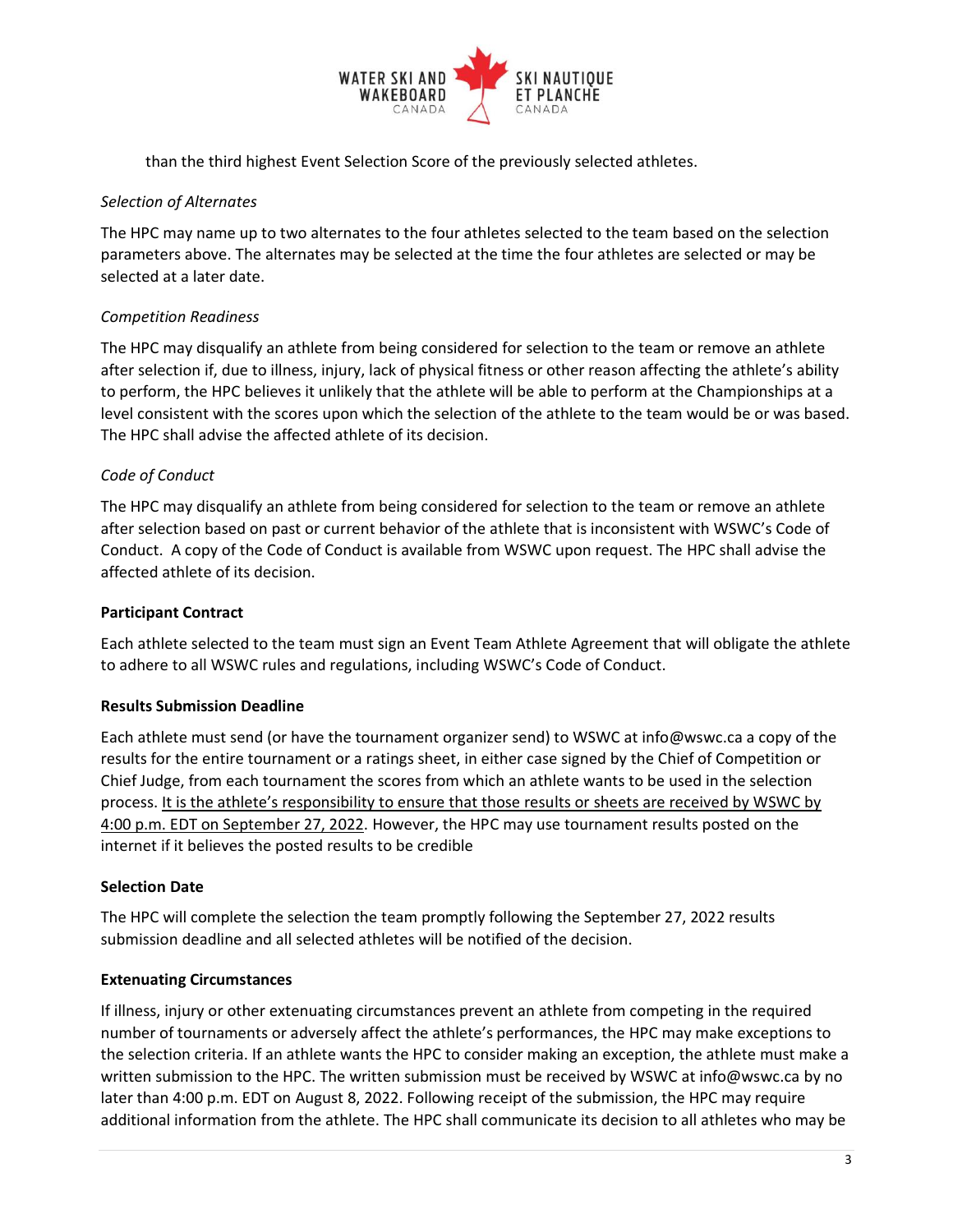

affected by the decision.

## **Appeals**

An athlete may appeal any decision made pursuant to this document. An appeal shall be made and dealt with in accordance with WSWC's Appeals Policy. A copy of the Appeals Policy is available from WSWC upon request and is posted on WSWC's website (www.wswc.ca).

As a result of the short period of time between the day on which the athletes to attend the Championships will be selected and the team's departure for the Championships, the normal time lines in the Appeal Policy for considering an appeal will have to be shortened in order for the appeal to be completed prior to the team's departure. An appeal should therefore be filed as soon as possible following the team's selection. An appeal filed too close to the team's departure may not be able to be completed before the team's departure.

| <b>IWWF Overall Formulas</b>                                     |                                                             |                                                                                                                            |  |  |
|------------------------------------------------------------------|-------------------------------------------------------------|----------------------------------------------------------------------------------------------------------------------------|--|--|
| Slalom $1$                                                       | (athlete's score + 12) x 1000 $\div$ (Benchmark Score + 12) |                                                                                                                            |  |  |
| <b>Tricks</b>                                                    | athlete's score x 1000 ÷ Benchmark Score                    |                                                                                                                            |  |  |
| Jump - Men                                                       | (athlete's score $-25$ ) x 1000 ÷ (Benchmark Score $-25$ )  |                                                                                                                            |  |  |
| Jump - Women                                                     | (athlete's score $-17$ ) x 1000 ÷ (Benchmark Score $-17$ )  |                                                                                                                            |  |  |
| <sup>1</sup> Slalom scores are based on the IWWF scoring system: |                                                             | complete $13 m = 24$ buoys<br>complete $12 m = 30$ buoys<br>complete $11.25 m = 36$ buoys<br>complete $10.75$ m = 42 buoys |  |  |

| <b>Benchmark Scores</b>                                          |            |               |                                                                                                                            |  |  |
|------------------------------------------------------------------|------------|---------------|----------------------------------------------------------------------------------------------------------------------------|--|--|
|                                                                  | Slalom $1$ | <b>Tricks</b> | Jump                                                                                                                       |  |  |
| Men                                                              | TBD        | TBD           | TBD                                                                                                                        |  |  |
| Women                                                            | TBD        | TBD           | TBD                                                                                                                        |  |  |
| <sup>1</sup> Slalom scores are based on the IWWF scoring system: |            |               | complete $13 m = 24$ buoys<br>complete $12 m = 30$ buoys<br>complete $11.25 m = 36$ buoys<br>complete $10.75$ m = 42 buoys |  |  |